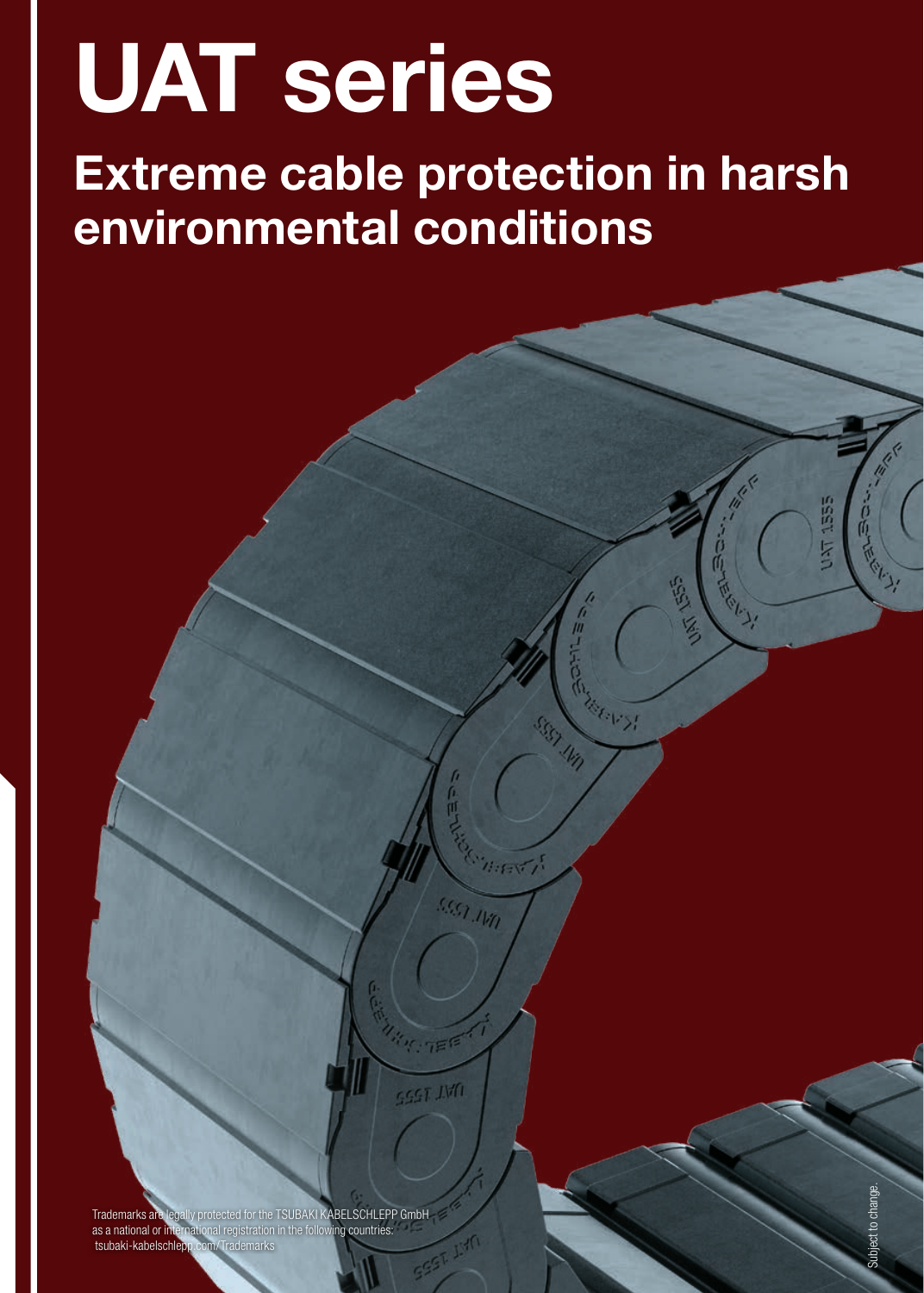

## Features

- outstanding protection for the cables
- quick cable laying  $-$  outside opening designs
- very quiet thanks to internal noise damping system
- **large unsupported length**
- high-quality visual design
- $\blacksquare$  for unsupported and gliding arrangements
- Sliding surfaces with wear volume integrated in the inner cover





Detach the cover from the chain link





Optional strain relief comb – also placed on top of one another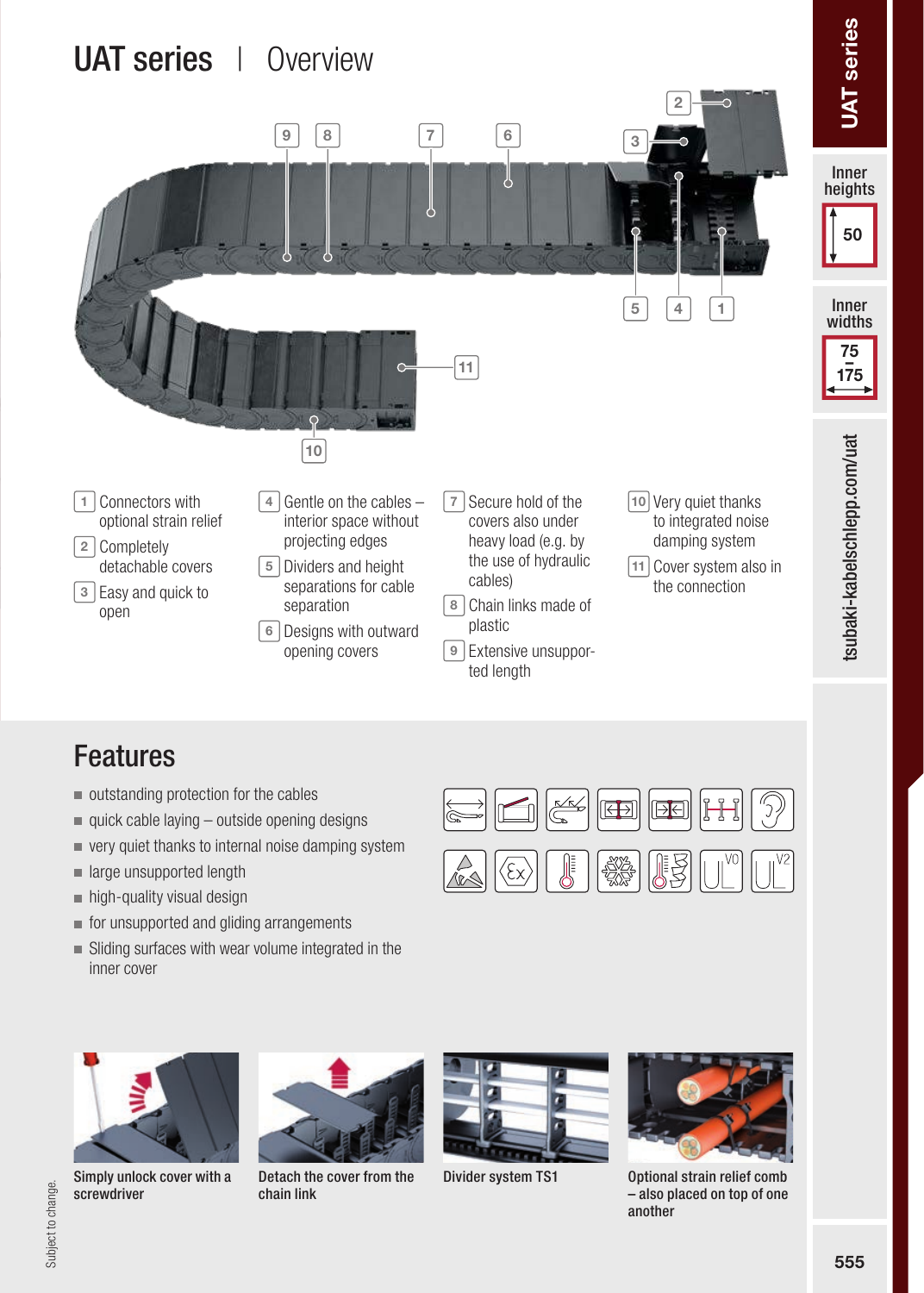## UAT series | Overview

| UAT series                                           | <b>UAT series</b> |                                 | Overview                                                                                       |                                                                             |                                                                  |                                                                                                                                                                                           |                                                                          |                                                                                                                   |  |
|------------------------------------------------------|-------------------|---------------------------------|------------------------------------------------------------------------------------------------|-----------------------------------------------------------------------------|------------------------------------------------------------------|-------------------------------------------------------------------------------------------------------------------------------------------------------------------------------------------|--------------------------------------------------------------------------|-------------------------------------------------------------------------------------------------------------------|--|
|                                                      | Type              | Stay variant<br>Opening variant | $\begin{array}{cc} h_i & h_G \\ \text{[mm]} & \text{[mm]} \end{array}$<br>$\boxed{\mathbb{Z}}$ | $\begin{array}{c} B_i \\ \text{[mm]} \end{array}$<br>$\boxed{\boxed{\Box}}$ | $\begin{array}{c} B_k \\ \text{[mm]} \end{array}$<br>$\boxed{=}$ | $\begin{array}{c} B_i. \\ grid \\ [mm] \texttt{mm} \end{array}$<br>$\underset{[mm]}{\text{t}}$<br>$\underbrace{\overbrace{\leftarrow{\text{K mm}}}}$<br>$\overleftrightarrow{\hbox{min}}$ | Additional<br>load<br>$\leq$ [kg/m]<br>KR<br>$\bigoplus_{\infty}^n$<br>义 | $\begin{array}{c} \text{Cable-} \\ \text{d}_{\text{max}} \\ \text{[mm]} \end{array}$<br>$\boxed{\textcircled{2}}$ |  |
| Key for abbreviations<br>on page 16                  | <b>UAT1555</b>    | $\overline{\Box}$<br>080        | 50<br>69                                                                                       | $75 - 175$                                                                  | $B_i + 21$                                                       | $55.5$ 100 - 300<br>$\overline{\phantom{a}}$                                                                                                                                              | 15                                                                       | $40\,$                                                                                                            |  |
| Design guidelines<br>from page 64                    |                   |                                 |                                                                                                |                                                                             |                                                                  |                                                                                                                                                                                           |                                                                          |                                                                                                                   |  |
| Technical support:<br><b>technik@kabelschlepp.de</b> |                   |                                 |                                                                                                |                                                                             |                                                                  |                                                                                                                                                                                           |                                                                          |                                                                                                                   |  |
| <b>OG</b> online-engineer.de                         |                   |                                 |                                                                                                |                                                                             |                                                                  |                                                                                                                                                                                           |                                                                          |                                                                                                                   |  |
| 556                                                  |                   |                                 |                                                                                                |                                                                             |                                                                  |                                                                                                                                                                                           | Subject to change.                                                       |                                                                                                                   |  |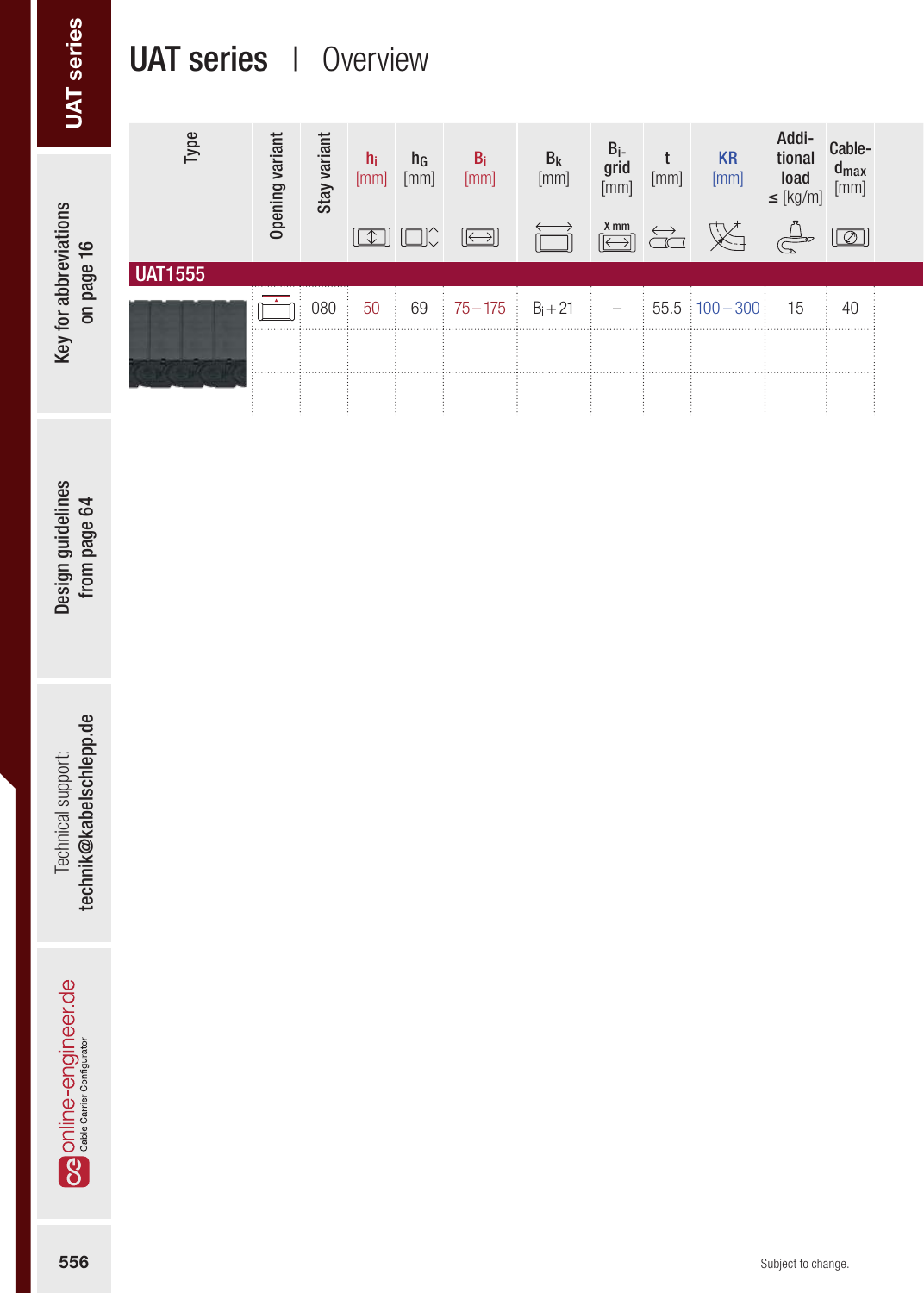## UAT series | Overview

|                                       |                                             |                                                      | <b>UAT series</b>   Overview          |                                                                                                                                                                                                                                                                                                                                               |                |                 |                    |                 |                 |                              |                      |                              |         | series<br><b>IXL</b> |
|---------------------------------------|---------------------------------------------|------------------------------------------------------|---------------------------------------|-----------------------------------------------------------------------------------------------------------------------------------------------------------------------------------------------------------------------------------------------------------------------------------------------------------------------------------------------|----------------|-----------------|--------------------|-----------------|-----------------|------------------------------|----------------------|------------------------------|---------|----------------------|
|                                       |                                             | Unsupported arrangement                              |                                       | <b>Gliding arrangement</b>                                                                                                                                                                                                                                                                                                                    |                |                 | Inner distribution |                 |                 |                              |                      | <b>Installation variants</b> | Page    |                      |
| <b>Travel</b><br>length<br>$\leq$ [m] | $V_{\text{max}}$                            | $a_{max}$<br>$\leq$ [m/s] $\leq$ [m/s <sup>2</sup> ] | <b>Travel</b><br>length<br>$\leq$ [m] | $V_{\text{max}}$<br>$\leq$ [m/s] $\leq$ [m/s <sup>2</sup> ]                                                                                                                                                                                                                                                                                   | $a_{max}$      | TS <sub>0</sub> | TS <sub>1</sub>    | TS <sub>2</sub> | TS <sub>3</sub> | vertical hanging<br>standing | side<br>lying on the | arrangement<br>rotating      |         | Inner<br>heights     |
| $\overrightarrow{c}$                  | $\begin{pmatrix} 1 \\ 1 \\ 1 \end{pmatrix}$ | <b>Superior Contract</b>                             | $\overrightarrow{\mathbf{c}}$         | $\begin{picture}(20,20) \put(0,0){\line(1,0){155}} \put(15,0){\line(1,0){155}} \put(15,0){\line(1,0){155}} \put(15,0){\line(1,0){155}} \put(15,0){\line(1,0){155}} \put(15,0){\line(1,0){155}} \put(15,0){\line(1,0){155}} \put(15,0){\line(1,0){155}} \put(15,0){\line(1,0){155}} \put(15,0){\line(1,0){155}} \put(15,0){\line(1,0){155}} \$ | <b>General</b> | $\mathbb{H}$    | 田                  | <b>THE SET</b>  | <b>TEEN</b>     | $\overline{a}$               |                      |                              |         | 50                   |
|                                       |                                             |                                                      |                                       |                                                                                                                                                                                                                                                                                                                                               |                |                 |                    |                 |                 |                              |                      |                              |         |                      |
| 6.5                                   | 8                                           | 40                                                   | 150                                   | 3                                                                                                                                                                                                                                                                                                                                             | 15             |                 |                    |                 |                 |                              |                      | -                            | 558<br> | Inner<br>widths      |
|                                       |                                             |                                                      |                                       |                                                                                                                                                                                                                                                                                                                                               |                |                 |                    |                 |                 |                              |                      |                              |         | $\frac{75}{175}$     |
|                                       |                                             |                                                      |                                       |                                                                                                                                                                                                                                                                                                                                               |                |                 |                    |                 |                 |                              |                      |                              |         |                      |

tsubaki-kabelschlepp.com/uat tsubaki-kabelschlepp.com/uat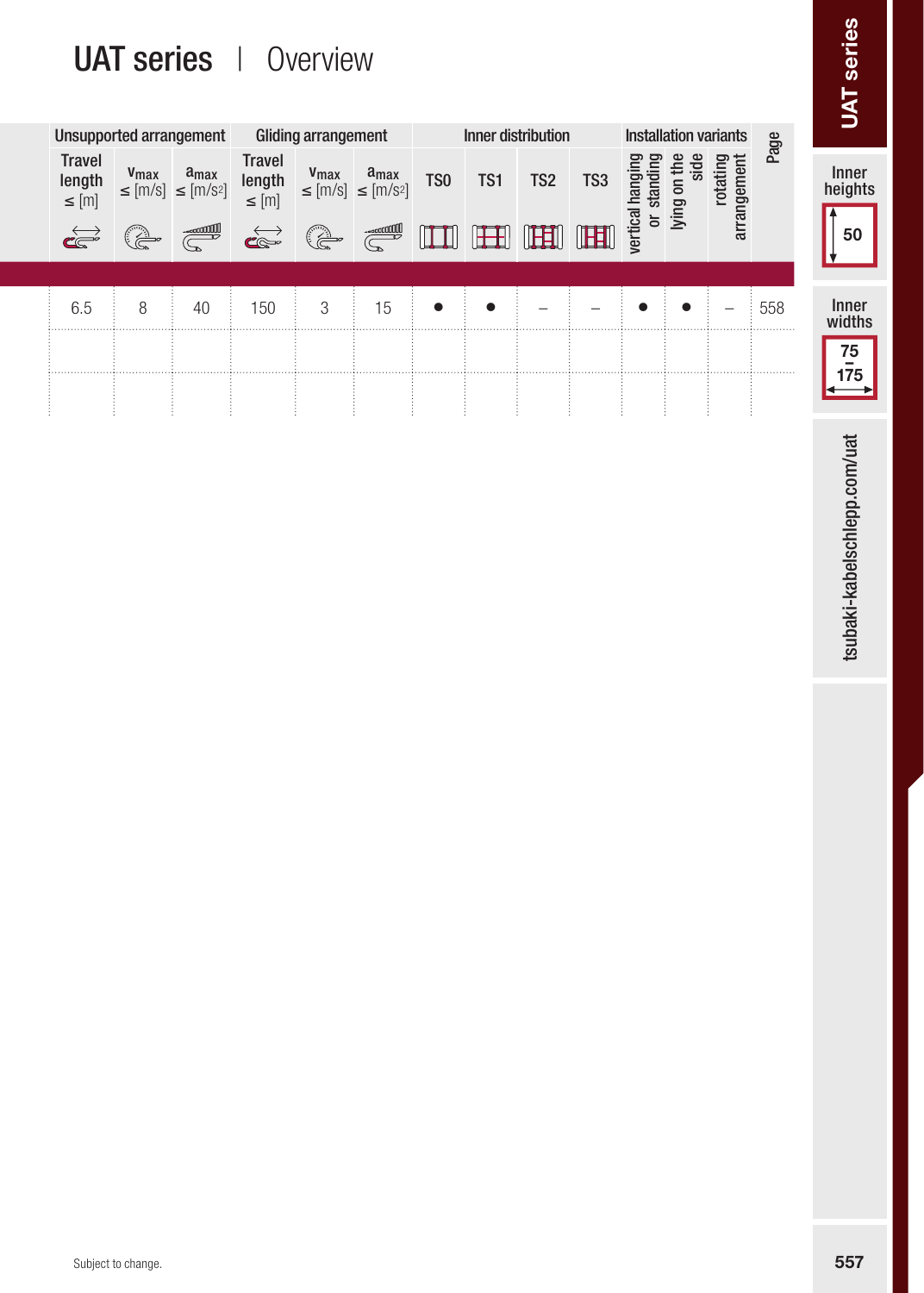## UAT1555 | Stay variants | Overview

Design guidelines from page 64

Design guidelines from page 64

# UAT1555









## Stay variants



#### Design 080.................................................................. page 560

Covered on both sides with outside detachable cover

- Plastic cover for rough environmental conditions with dirt, chips and dust.
- Fully detachable on one side in any position.
- Inside: very quick release.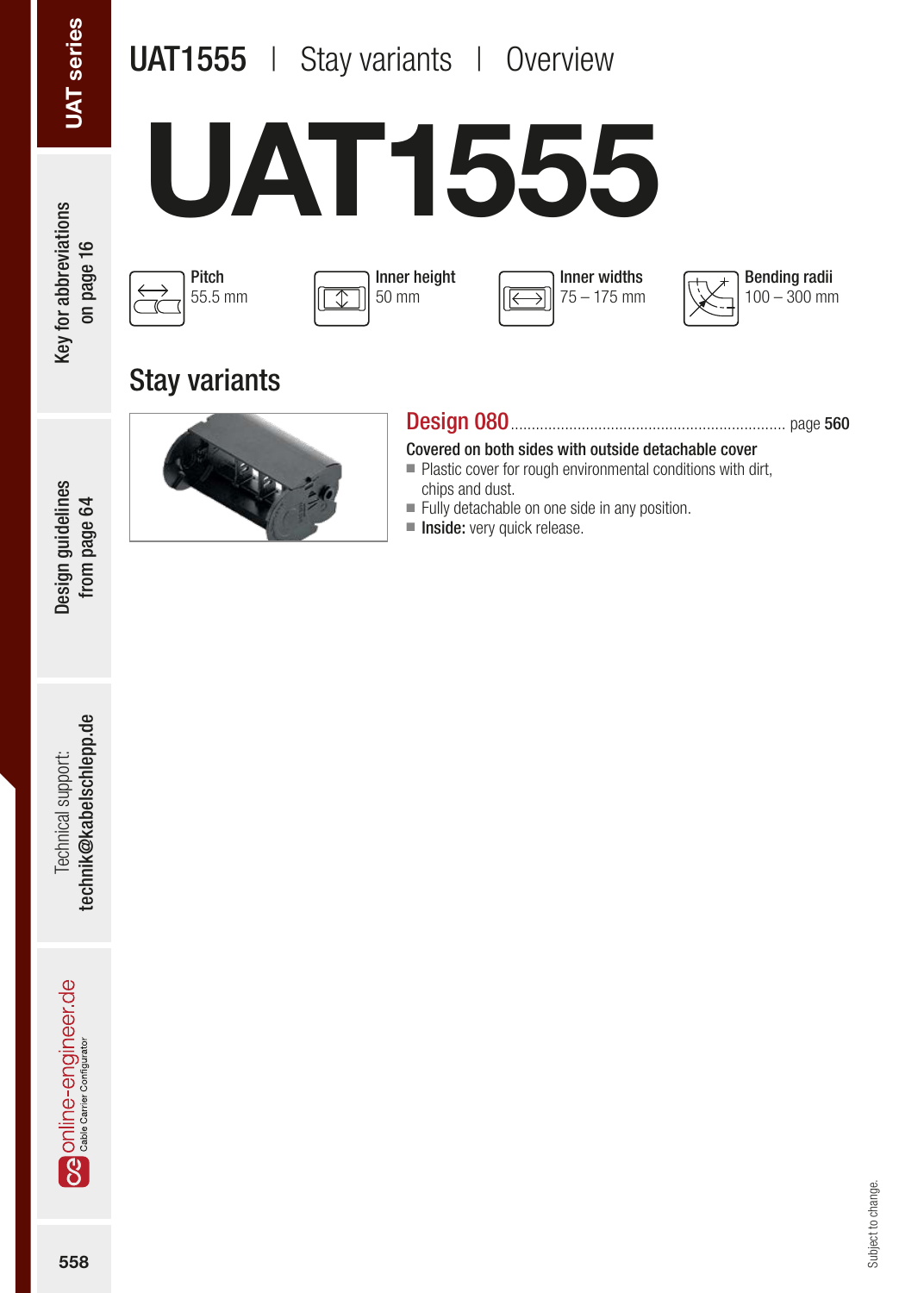## UAT1555 | Installation dim. | Unsupported · Gliding

#### Unsupported arrangement



Load diagram for unsupported length depending on the additional load.

Sagging of the cable carrier is technically permitted for extended travel lengths, depending on the specific application.

Intrinsic cable carrier weight  $q_k = 2.9$  kg/m at Bi 125 mm. For other inner widths, the maximum additional load changes.











subaki-kabelschlepp.com/uat 559tsubaki-kabelschlepp.com/uat

#### Gliding arrangement

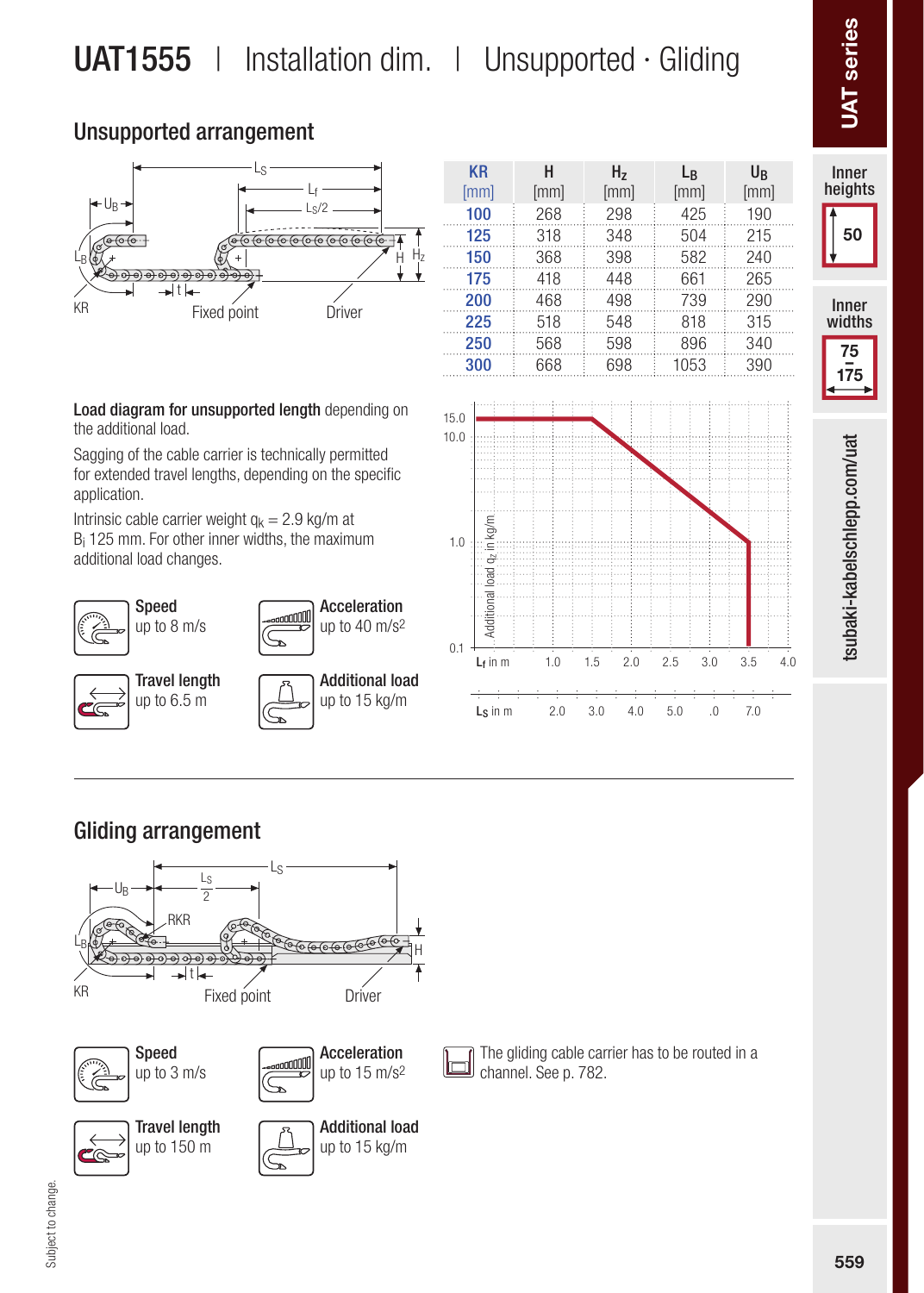## UAT1555.080 | Dimensions · Technical data

## Stay variant 080 – covered on both sides with inside detachable cover

- Plastic cover for rough environmental conditions with dirt and chips.
- Fully detachable on one side in any position.
- Inside: very quick release.



Key for abbreviations Key for abbreviations on page 16



Stay arrangement on each chain link (VS: fully-stayed)





The maximum cable diameter strongly depends on the bending radius and the desired cable type. Please contact us.

## Calculating the cable

Cable carrier length  $L_k$  $L_k \approx \frac{L_S}{2} + L_B$ 2

Cable carrier length L<sub>k</sub> rounded to pitch t

| 50<br> | 69 | 75 |  | 125 175 | $B_i + 21$ | $100 \pm 125 \pm 150 \pm 175$<br>200 225 250 3 |  | 300 | 2.43<br>3.44 |
|--------|----|----|--|---------|------------|------------------------------------------------|--|-----|--------------|

Order example

| $\epsilon$ | <b>UAT1555</b> | 080          |             |                          |              | $\overline{\phantom{a}}$ |
|------------|----------------|--------------|-------------|--------------------------|--------------|--------------------------|
|            | men.<br>Type   | Stay variant | $\sqrt{mm}$ | <b>I/D</b><br>[mm]<br>NΗ | [mm]<br>$-K$ | Stay arrangement         |

**OG** Online-engineer de

Technical support: technik@kabelschlepp.de

technik@kabelschlepp.de Technical support:

Design guidelines from page 64

from page 64

Design guidelines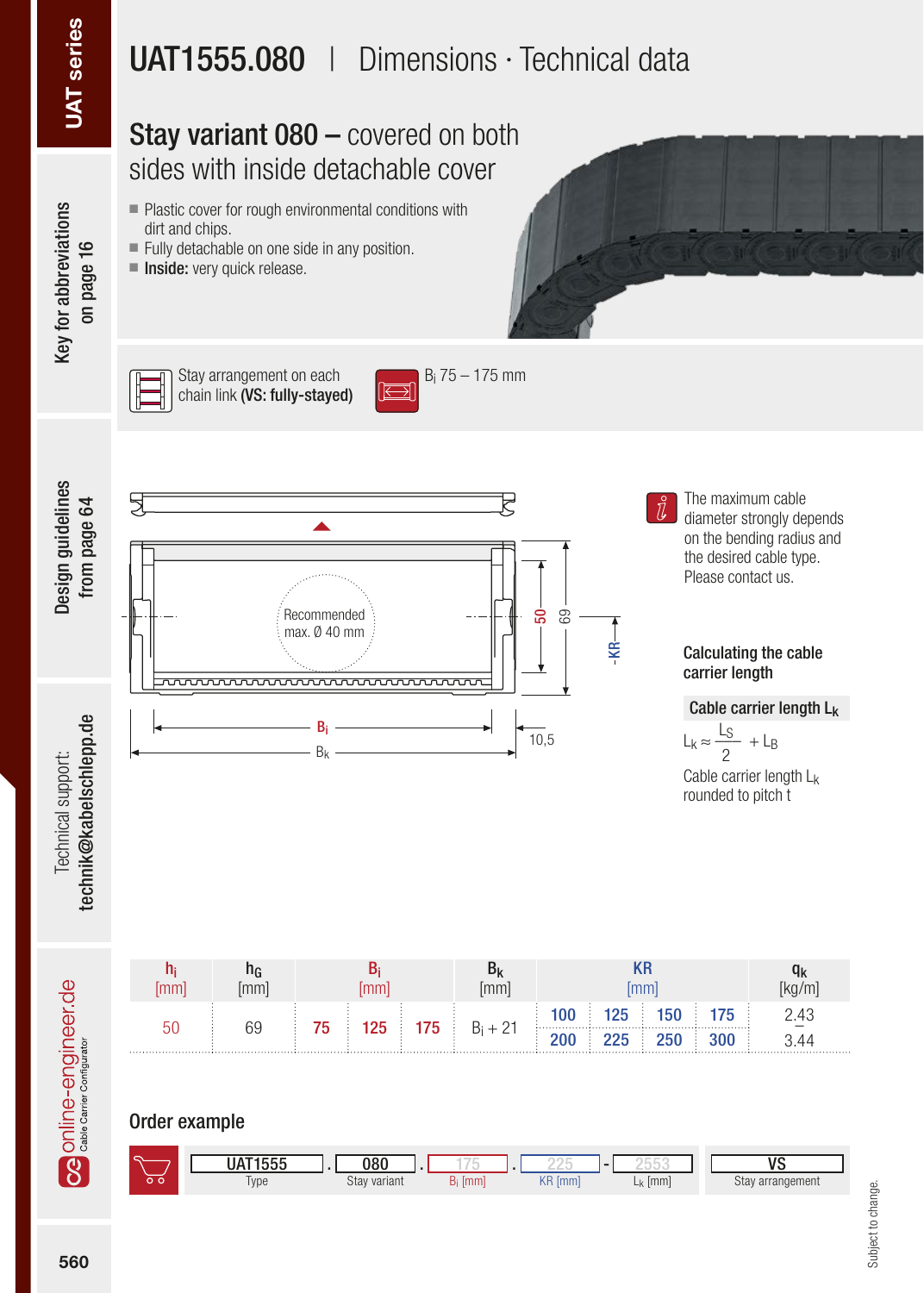## UAT1555 | Inner distribution | TS3

### Divider systems

As a standard, the divider system is mounted on every 2nd chain link.

As a standard, dividers or the complete divider system (dividers with height separations) are movable in the cross section (version A).

The dividers are easily attached to the stay for applications with transverse accelerations and for applications laying on the side by simply turning them.

The locking cams click into place in the locking grids in the covers (version B).



Inner<br>widths

75 – 175

subaki-kabelschlepp.com/uat

### **Divider system TS0** without height separation

|      |    | $[mm]$ $[mm]$ | Vers. at min ax min ac min ax Raster nt<br>$\lceil \text{mm} \rceil$ | min |                               |
|------|----|---------------|----------------------------------------------------------------------|-----|-------------------------------|
| $-5$ | 10 |               |                                                                      |     |                               |
|      |    |               |                                                                      |     | ΚR<br><del>,,,,,,,,,,,,</del> |

#### **Divider system TS1** with continuous height separation



#### Order example



Please state the designation of the divider system (TS0, TS1 ...), version and number of dividers per cross section [n<sub>T</sub>].

If using divider systems with height separation (TS1) please also state the positions [e.g. VD1] viewed from the left driver belt. You are welcome to add a sketch to your order.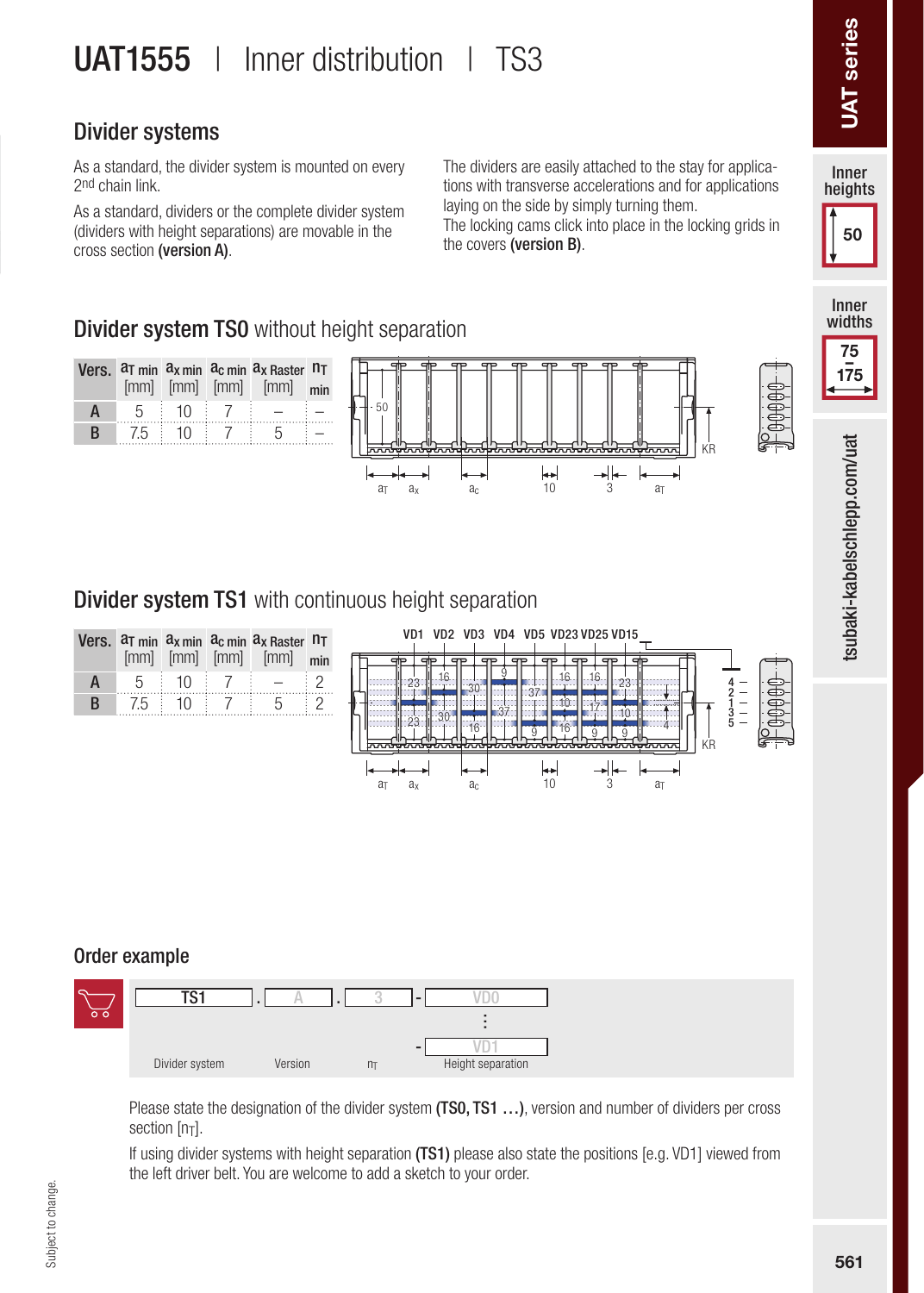